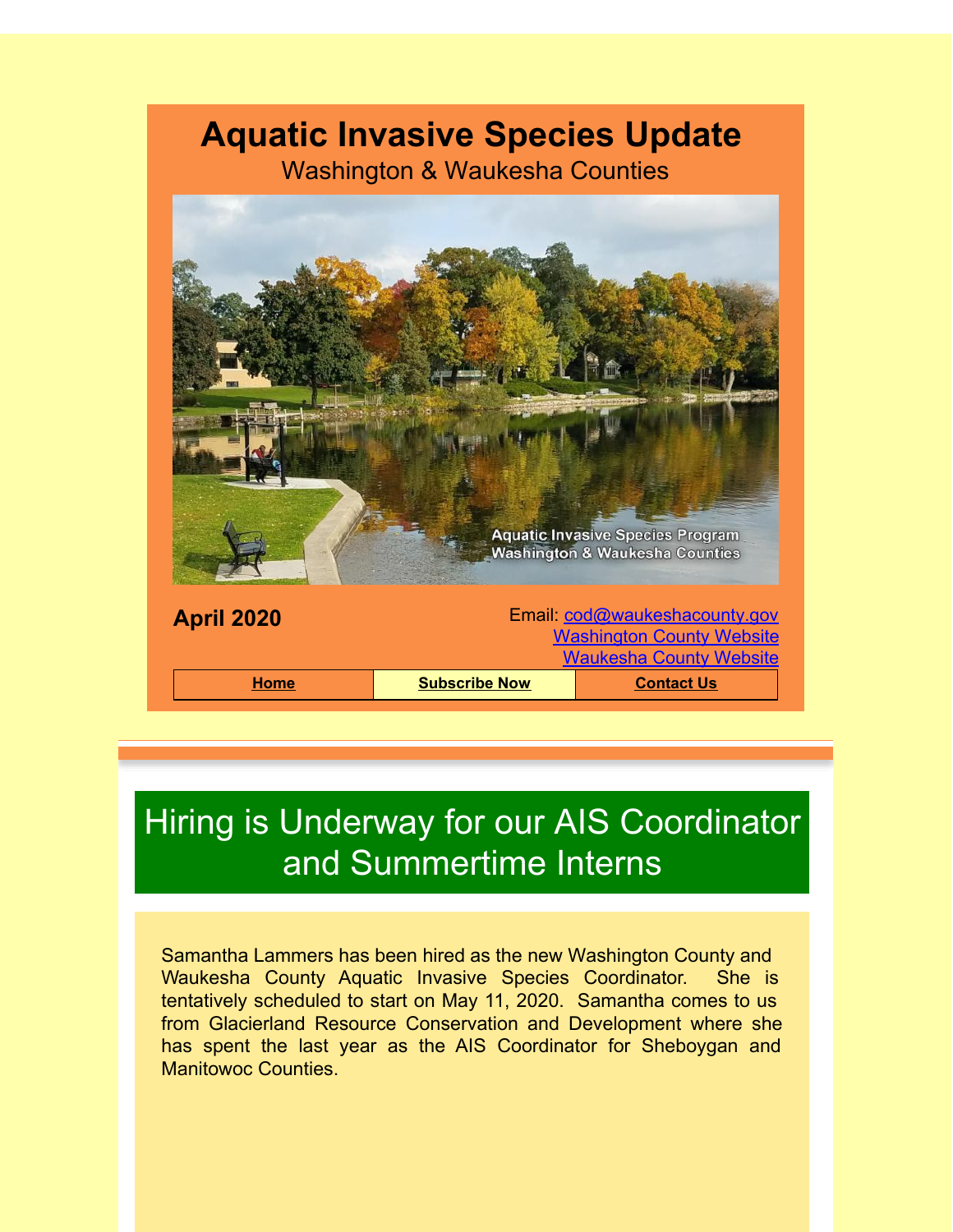

## **Welcome Aboard Sam!**

Samantha worked for the Wisconsin DNR where she was as a Natural Resource Specialist and a Deputy Conservation Warden for the past 5 years. She has extensive training in aquatic invasive species programming and led the Water Guard team that oversaw education and enforcement of invasive species throughout the State. She trained and supported 12 Water Guards (Wardens) across the State and DNR Wardens on invasive species identification, education, and enforcement tactics.

Samantha has a bachelor's degree in Environmental Policy and Planning from the University of Wisconsin - Green Bay as well as an Associate's Degree in Applied Science - Criminal Justice from Lakeshore Technical College, completing a 520-hour Police Academy as part of her degree.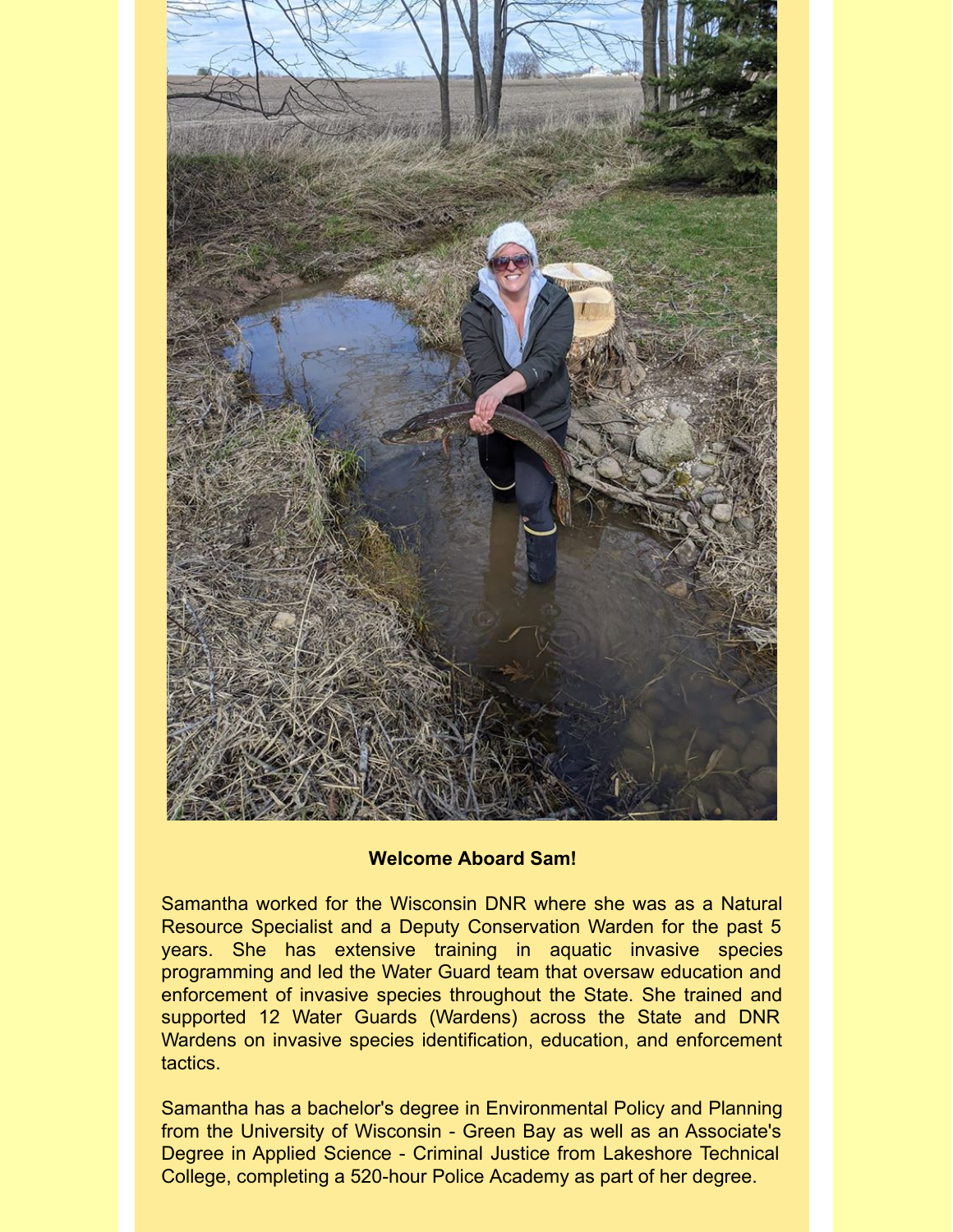Outside of work, Sam enjoys spending time with her family, spending as much time outdoors as possible and teaching yoga at her own yoga studio. Samantha is grateful for this opportunity and is excited to get to work for Washington and Waukesha Counties.

Samantha's Washington County office phone number will be (262) 335- 4806 and her work cell phone number will be (262) 483-9687. Stay tuned for additional details regarding contact information & program implementation.

**We wish our previous Coordinator, Cassie Taplin, the best of luck in her new endeavor in Eau Claire, WI working for Nestlé Nutrition.**

## **Update on AIS Interns**

**Waukesha County** is in the process of hiring summertime interns. Five lake groups have entered into Intergovernmental Agreements ("IGAs") to have Clean Boats Clean Waters watercraft inspectors at their boat launches. Two additional full-time interns will assist with plant & organism surveys as well as watercraft inspections on water bodies across the County.

**Washington County** is intending to hire 3 interns, one full-time with Washington County and the other two through IGAs with Pike Lake and Bark Lake to support Clean Boats Clean Waters watercraft inspections at the launches of their specific lake.

**Due to the COVID-19 pandemic and in accordance with Wisconsin's Safer At Home Order, the start date of Clean Boats Clean Waters watercraft inspections is currently postponed until June 1, 2020. Updates will be sent out if that date is set to change.**

To subscribe to this*Waukesha County Aquatic Invasive Species Update Newsletter* by clicking the image below or[here](http://visitor.r20.constantcontact.com/d.jsp?llr=kfohqmcab&p=oi&m=1102078785706&sit=mdwsaogdb&f=72c567dd-ea1f-46d9-a3b3-0487646a78a3)!



*The Aquatic Invasive Species Program is a cooperative effort between Washington & Waukesha Counties, supported by grant funds from Wisconsin Department of Natural Resources and a number of generous local lake groups working to control the spread of AIS. Thank you for your support!*

For more information:

Email: [cod@waukeshacounty.gov](mailto:cod@waukeshacounty.gov)

Washington County **Waukesha County**